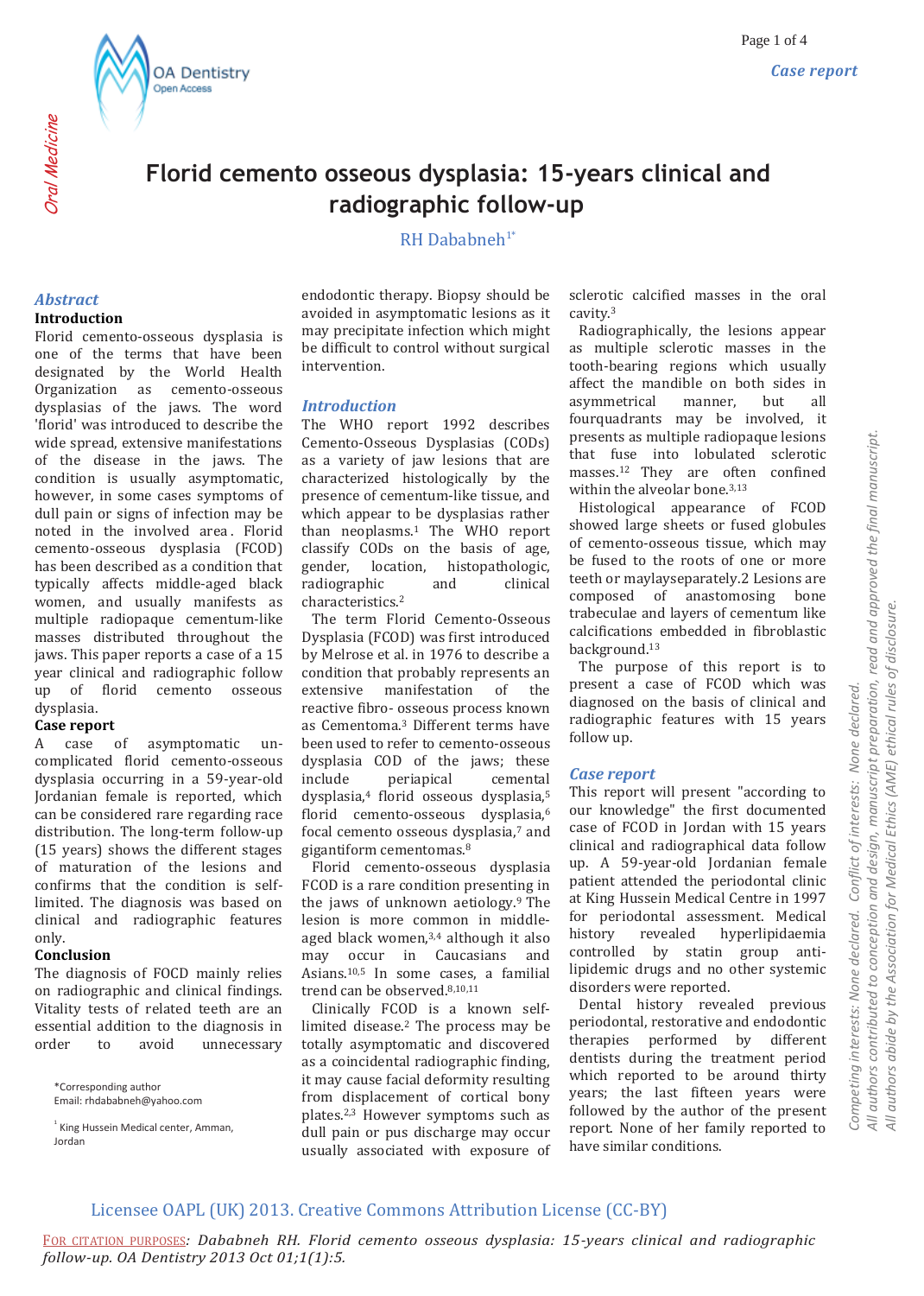



Extra-oral examination was within normal limits. Intra-oral examination revealed normal oral mucosa, good oral hygiene with minimal gingival inflammation, 4-5 mm periodontal pockets were found proximal to the maxillary posterior teeth with the deepest on the distal aspect of the maxillary left first molar, tooth wear was noticed on the incisal surfaces of the anterior teeth, and multiple restorative treatments mainly in the maxillary teeth.

 Orthopantomograph (OPT) was requested and revealed multiple bilateral radiolucent-radiopaque sclerotic masses apical to the majority of mandibular teeth with no evidence of root resorption, dental caries was noted at the distal surface of the left mandibular first molar, poor endodontic treatment of the maxillary left first molar, generalized mild to moderate horizontal bone loss (Figure 1).

 The left mandibular first molar was vital despite the radiolucency around the roots. The maxillary left first molar was symptomless. The treatment plan at that time included non-surgical periodontal therapy and restorative treatment of the caries on the mandibular molar in addition to keep the patient on periodontal maintenance and radiographic followup of the mandibular lesions. Blood investigation requested include complete blood count and full chemistry, all results were within normal limits except for cholesterol which was slightly elevated.

 The patient was informed and reassured about her condition and the possibility of familial pattern, OPT was requested for her son and daughter, but no similar findings were evident. The patient was followed up for the next 15 years.

 Figure 2 shows the OPT in 2003 which revealed the same symmetrical bilateral sclerotic masses in the mandible but with increasing of the radio-opacity in comparison with the OPT in 1997. The lower first left molar appears to serve as a satisfactory amalgam filling. The symmetrical radiolucency was remarkably reduced as more mineralization occurs at



**Figure 1:** OPT image 1997 shows the bilateral radiolucentradiopaque lesions around the apical thirds of the mandibular teeth.



**Figure 2:** OPT image 2003 shows increase in the radio-opacity mainly noticed around the root of the mandibular left first molar.



**Figure 3:** OPT image 2005 revealed increased opacities of the lesion mainly in the left molar region.

whole mandibular associated lesions. The radio-opacity keeps increasing with time in comparison with earlier records as shown in figure 3 which represents OPT images in 2005. The mandibular left first molar and the maxillary left first premolars were endodontically treated as a result of recurrent caries and crown fracture involving the pulp. Minor radiolucency could be recognized around the roots while the high dense

deposit within the bone is obvious at the mandibular associated lesions.

 Extractions of the mandibular left third molar and the maxillary left first molar were done in 2009 and 2012 respectively under antibiotic coverage of Amoxicillin 500mg three times daily for 5 days for periodontal reasons and without any difficulty or complications.

 The latest OPG in 2011 as revealed in figure 4 demonstrates similar features with an increased density in comparison to earlier stages of the

 $\overline{4}$  $\frac{1}{4}$ 

# Licensee OAPL (UK) 2013. Creative Commons Attribution License (CC-BY)

FOR CITATION PURPOSES*: Dababneh RH. Florid cemento osseous dysplasia: 15-years clinical and radiographic follow-up. OA Dentistry 2013 Oct 01;1(1):5.*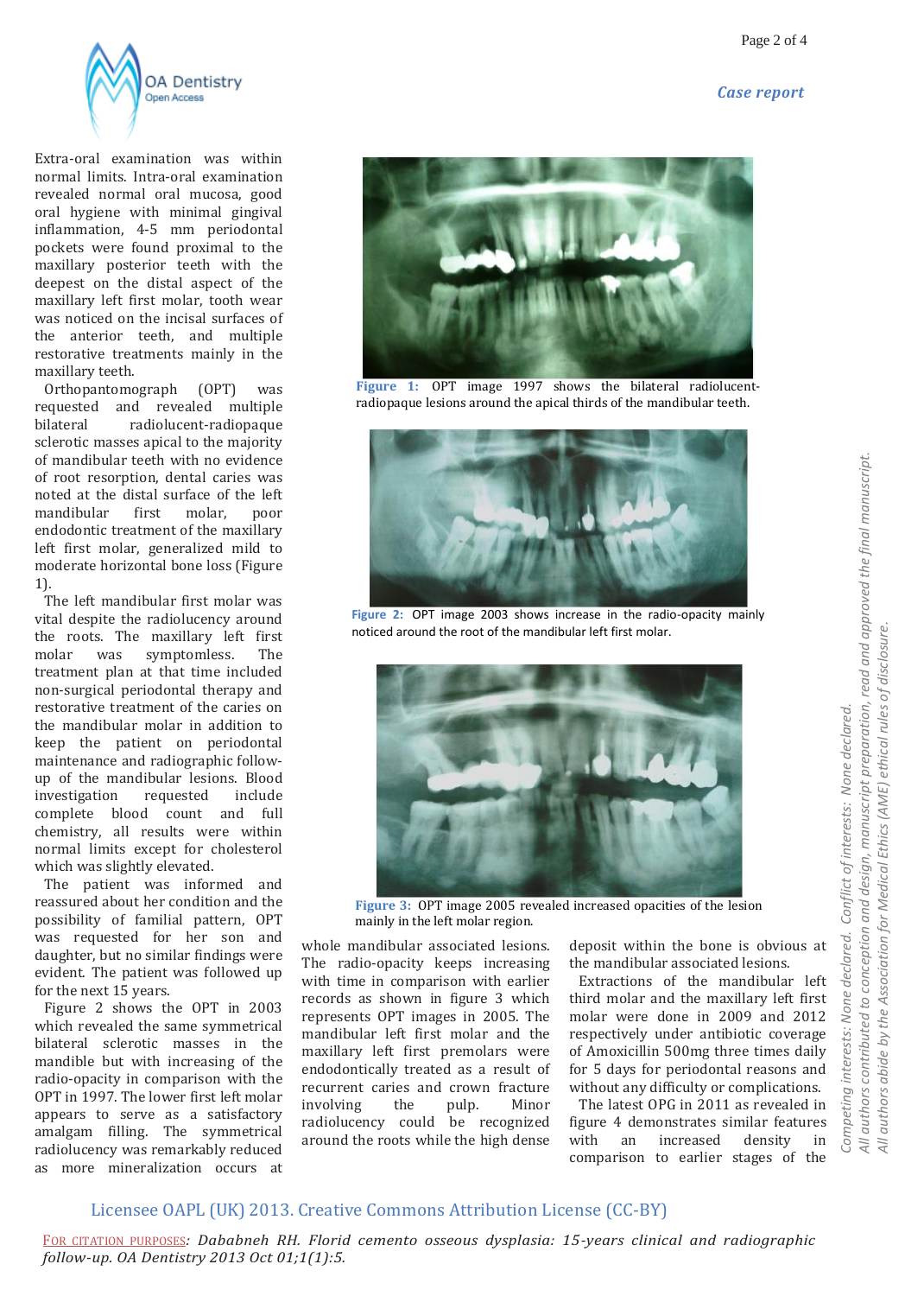



disease. No root resorption could be identified, and all the lesions are above the inferior alveolar canal.

 Computed Tomography was requested at the same time in 2011 which shows a slight buccal expansion of the molar region the left side of the mandible as appeared in the horizontal and vertical sections (Figure 5). The patient is still under annual observation for periodontal maintenance, and three-yearly radiographic assessments for the mandibular lesions.

### *Discussion*

Clinical and radiographic features are diagnostic for FCOD, it is almost always asymptomatic and nonexpanding, usually discovered incidentally on routine dental radiographs.1,13 The lesions usually present bilaterally in symmetrical pattern in the jaws start as radiolucent area at early stages which gradually becomes mixed radiolucentradio-opaque, and finally appear as sclerotic masses with a thin peripheral radiolucent rim, when the lesion reaches the end stage it stabilizes and eventually does not cause any complication.3,14In the present case, the patient was asymptomatic, and the first OPT was taken for periodontal assessment, whereas the mandibular lesions were observed incidentally for the first time. The subsequent radiographic findings follow the maturation pattern of FCOD, and the lesions are confined within the alveolus at a level corresponding to the roots of the teeth, above the inferior alveolar canal.

 Paget's disease, chronic osteomyelitis, and familial adentomatosis Coli Gardner's syndrome are conditions that should be considered in the differential diagnosis in order to confirm the diagnosis of FCOD.<sup>3</sup> Paget's disease can have cotton wool radiopacity appearance and hypercementosis of teeth similar to FOCD, however Paget's disease affects multiple bones<sup>16</sup> and when it occurs in the jaw, the pathology affects the entire



**Figure 4:** 2011 Panoramic view showing sclerotic masses in the mandible with increased opacity but still within the alveolar bone above the inferior alveolar canal.



**Figure 5:** Computed tomography 2011 showing vertical sections of the mandibular lesions around the roots of the left first molar.

mandible, in addition to the elevated alkaline phosphate levels in Paget's disease.<sup>6</sup> In the current report, the radiographic appearance did not involve the entire mandible and the alkaline phosphate level was normal, while no other bony pathology was reported.

 Since this case was asymptomatic and confined to the alveolar bone, the diagnosis of chronic diffuse sclerosing osteomyelitis was excluded. This condition is a primary inflammatory condition involving the body of the mandible from the alveolus to the inferior border and may extend into the ramus, cyclic episodes of unilateral pain and swelling are features of the condition.<sup>17</sup>

 Florid cement-osseous dysplasia may have similarities with jaw bone changes in familial adentomatosis coli Gardner's syndrome which is not only characterized by skeletal changes, but by skin tumours and dental anomalies.<sup>18</sup> These symptoms were absent in the present case.

Florid cemento-osseous dysplasia is frequently associated to black women. The patient in this report can be considered as a rare case with regard to race distribution. Florid cementoosseous dysplasia may be familial with an autosomal dominant inheritance pattern, but there are only a few examples in the literature in which the familial pattern has been confirmed 19, <sup>20</sup>. In the present case, none of her offspring have similar radiographic features, therefore, no familial aspects of the disease could be established.

 The Management of florid cementoosseous dysplasia for asymptomatic patients consist of regular recalls and observations to ensure that the process is confined within normal limits of the disease and to detect any possible changes, as the disease may persist for indefinite periods of time without causing any symptoms.<sup>21</sup>

 However if associated symptoms of pain and pus discharge arise and do not respond to other conservative

## Licensee OAPL (UK) 2013. Creative Commons Attribution License (CC-BY)